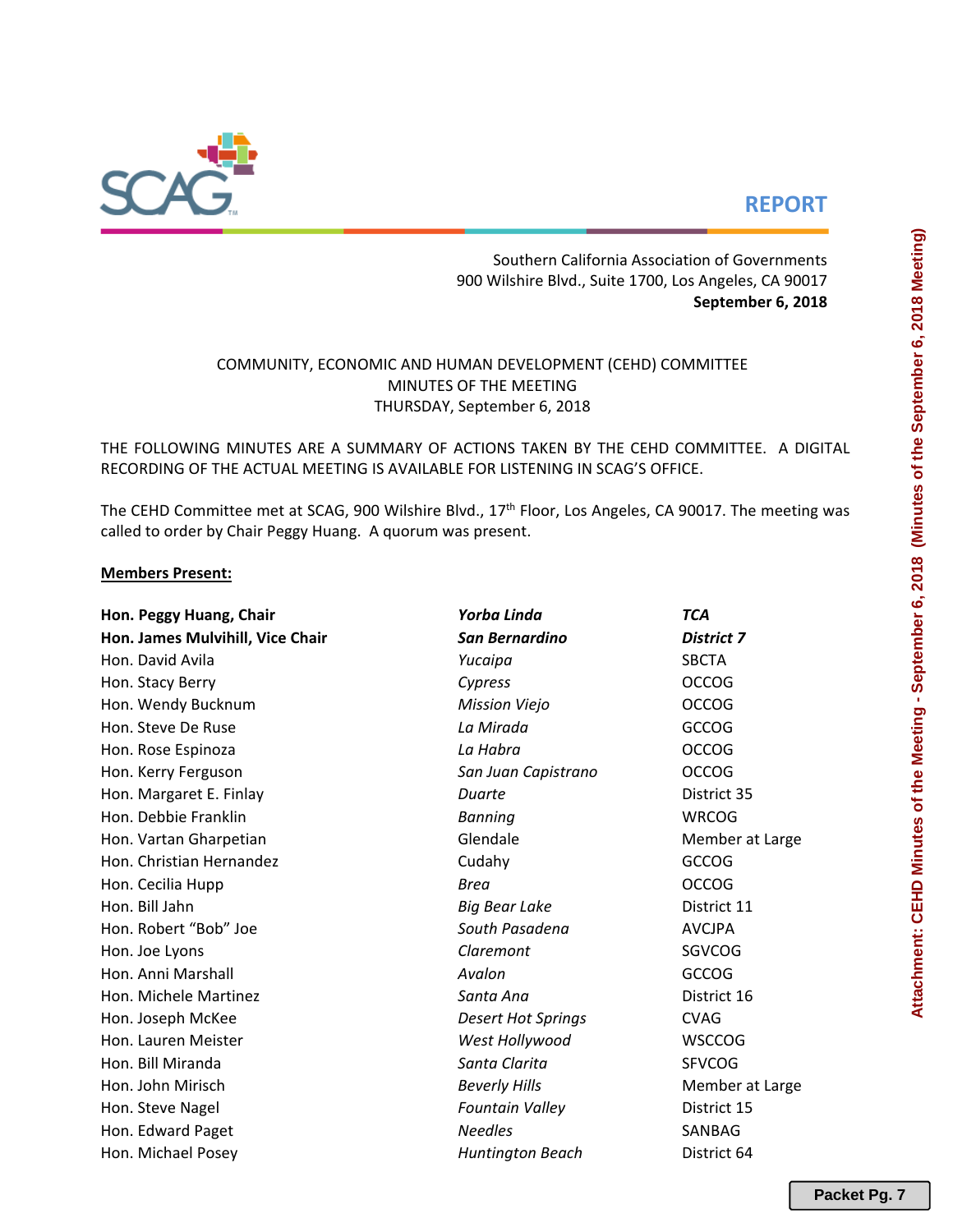| Hon. Jim Predmore             | Holtville                                    | ICTC                                                       |  |  |  |  |
|-------------------------------|----------------------------------------------|------------------------------------------------------------|--|--|--|--|
| Hon. John Procter             | Santa Paula                                  | District 47                                                |  |  |  |  |
| Hon. Rex Richardson           | Long Beach                                   | District 29                                                |  |  |  |  |
| Hon. Paul Rodriguez           | Chino                                        | Member-at-Large                                            |  |  |  |  |
| Hon. Sonny R. Santa Ines      | <b>Bellflower</b>                            | District 24                                                |  |  |  |  |
| Hon. David Shapiro            | Calabasas                                    | <b>LVMCOG</b>                                              |  |  |  |  |
| Hon. Becky Shevlin            | Monrovia                                     | SGVCOG                                                     |  |  |  |  |
| Hon. Tri Ta                   | Westminster                                  | District 20                                                |  |  |  |  |
| Hon. Donald P. Wagner         | <i><u><b>Irvine</b></u></i>                  | District 14                                                |  |  |  |  |
| Hon. Mark Waronek             | Lomita                                       | <b>SBCCOG</b>                                              |  |  |  |  |
| Hon. Frank Zerunyan           | <b>Rolling Hills Estates</b>                 | <b>SBCCOG</b>                                              |  |  |  |  |
|                               |                                              |                                                            |  |  |  |  |
| <b>Members Not Present</b>    |                                              |                                                            |  |  |  |  |
| Hon. Al Austin, II            | Long Beach                                   | <b>GCCOG</b>                                               |  |  |  |  |
| Hon. Juan Carrillo            | Palmdale                                     | North L.A. County                                          |  |  |  |  |
| Hon. Bill Hodge               | Calexico                                     | <b>ICTC</b>                                                |  |  |  |  |
| Hon. Sabrina LeRoy            | San Manuel Band of Mission<br><b>Indians</b> | <b>Tribal Government Regional</b><br><b>Planning Board</b> |  |  |  |  |
| Hon. Victor Manalo            | Artesia                                      | District 23                                                |  |  |  |  |
|                               |                                              |                                                            |  |  |  |  |
| Hon. Julie Hackbarth-McIntyre | Barstow                                      | SANBAG                                                     |  |  |  |  |
| Sup. V. Manuel Peréz          |                                              | <b>Riverside County</b>                                    |  |  |  |  |
| Hon. Andrew Sarega            | La Mirada                                    | District 31                                                |  |  |  |  |

#### **CALL TO ORDER AND PLEDGE OF ALLEGIANCE**

Chair Peggy Huang, called the meeting to order at 10:10 a.m. and lead in the Pledge of Allegiance.

#### **PUBLIC COMMENT PERIOD**

There were no public comments.

#### **REVIEW AND PRIORITIZE AGENDA ITEM/S**

Chair Peggy Huang announced that the Consent Calendar items will be heard following all of the Information Items Nos. 8‐11. In addition, Chair Huang requested that Consent Calendar Item No. 2: Sustainable Communities Program Guidelines, be pulled for a presentation and discussion.

#### **ELECTION OF 2018‐19 CEHD VICE CHAIR**

Joann Africa, Chief Counsel/Director of Legal Services, announced that Hon. James Mulvihill was the nominated candidate and asked the Committee to name any additional nominations. Hearing none, Ms. Africa asked for a motion to elect Hon. James Mulvihill as the 2018‐19 CEHD Committee Vice Chair. A MOTION was made (Mirisch) to approve the nomination by acclamation. Motion was SECONDED (Gharpetian). The Committee approved the motion and confirmed Hon. James Mulvihill for the position of Vice Chair.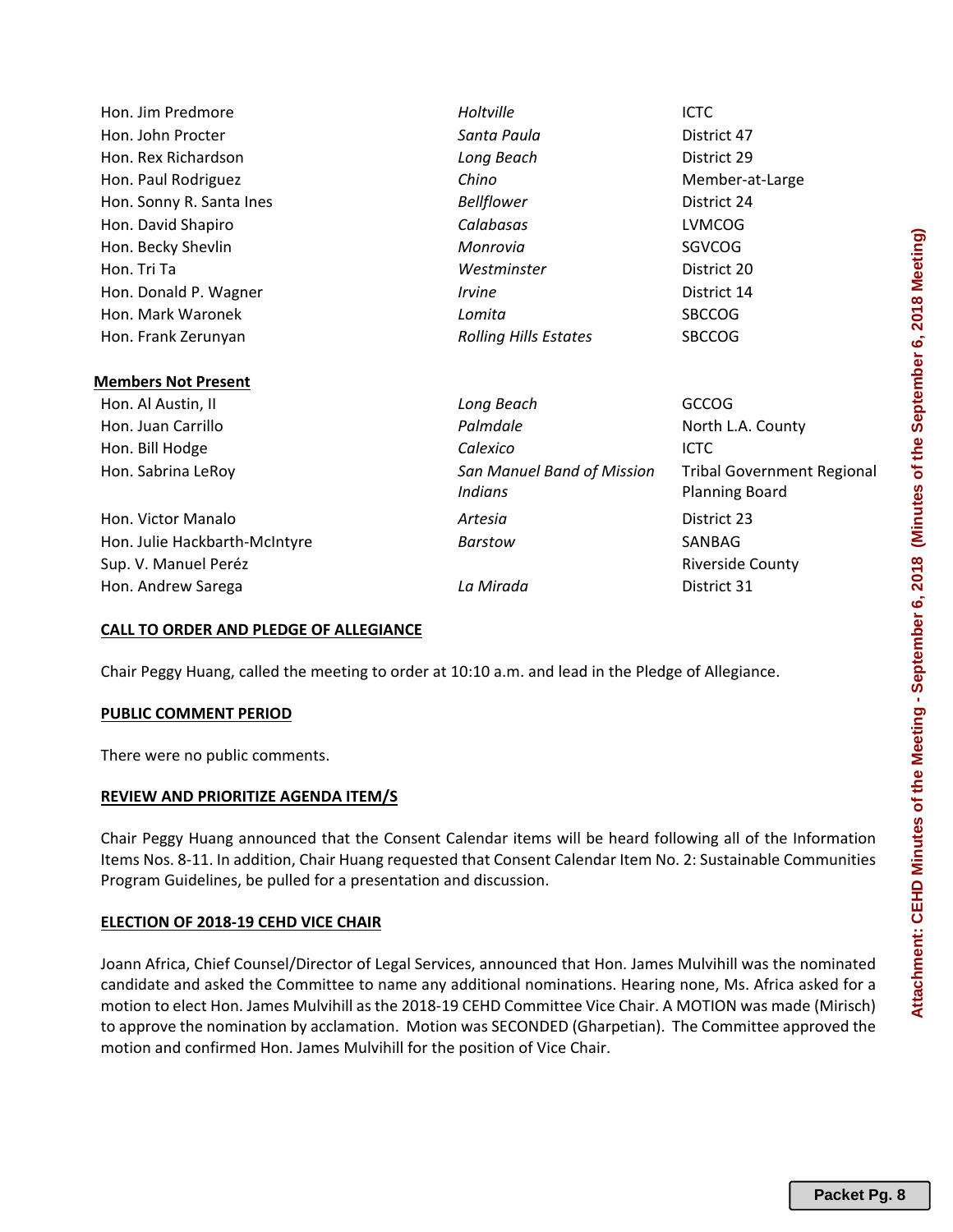### **CONSENT CALENDAR**

#### **Approval Item**

- 1. Minutes of the CEHD Committee Meeting April 5, 2018
- 2. Sustainable Communities Program Guidelines

Marco Anderson, SCAG Staff, discussed the 2018 Sustainable Communities Program (SCP) Guidelines. He noted the program includes a multi‐year commitment of approximately \$6 million in funding to support sustainability planning for: Integrated Land Use, Green Region Initiative and Active Transportation projects. He encouraged all SCAG member jurisdictions to apply and noted that the application deadline is November 15, 2018. The selected list of SCP projects will be submitted to the Regional Council for approval in March 2019. More details can be found on SCAG's website.

A MOTION was made (Hupp) to approve the Consent Calendar, Agenda Item No. 2. Motion was SECONDED (Posey) and passed by the following votes:

- FOR: Avila, Berry, Bucknum, DeRuse, Ferguson, Finlay, Franklin, Gharpetian, Hernandez, Huang, Hupp, Jahn, Joe, Lyons, Marshall, Martinez, McKee, Meister, Miranda, Mirisch, Mulvihill, Nagel, Paget, Posey, Predmore, Procter, Richardson, Rodriguez, Santa Ines, Shapiro, Shevlin, Wagner, Waronek and Zerunyan (34).
- AGAINST: None (0).
- ABSTAIN: None (0).

#### **Receive & File**

- 3. Sustainable Communities Strategy Framework
- 4. Regional Planning Working Groups Schedule Update
- 5. Potential Strategies for Facility‐Based Mobile Source Measures Adopted In 2016 South Coast Air Quality Management Plan (AQMP)
- 6. DRAFT MAP‐21 PM 2 & PM 3 Targets
- 7. GHG 2050 Pathways

A MOTION was made (Jahn) to approve the Consent Calendar without Agenda Item No. 2. Motion was SECONDED (Hupp) and passed by the following votes:

- FOR: Avila, Berry, Bucknum, Ferguson, Finlay, Franklin, Gharpetian, Hernandez, Huang, Hupp, Jahn, Joe, Lyons, Marshall, Martinez, McKee, Meister, Miranda, Mirisch, Mulvihill, Nagel, Paget, Posey, Predmore, Procter, Richardson, Rodriguez, Santa Ines, Shapiro, Shevlin, Wagner, Waronek and Zerunyan (33).
- AGAINST: None (0).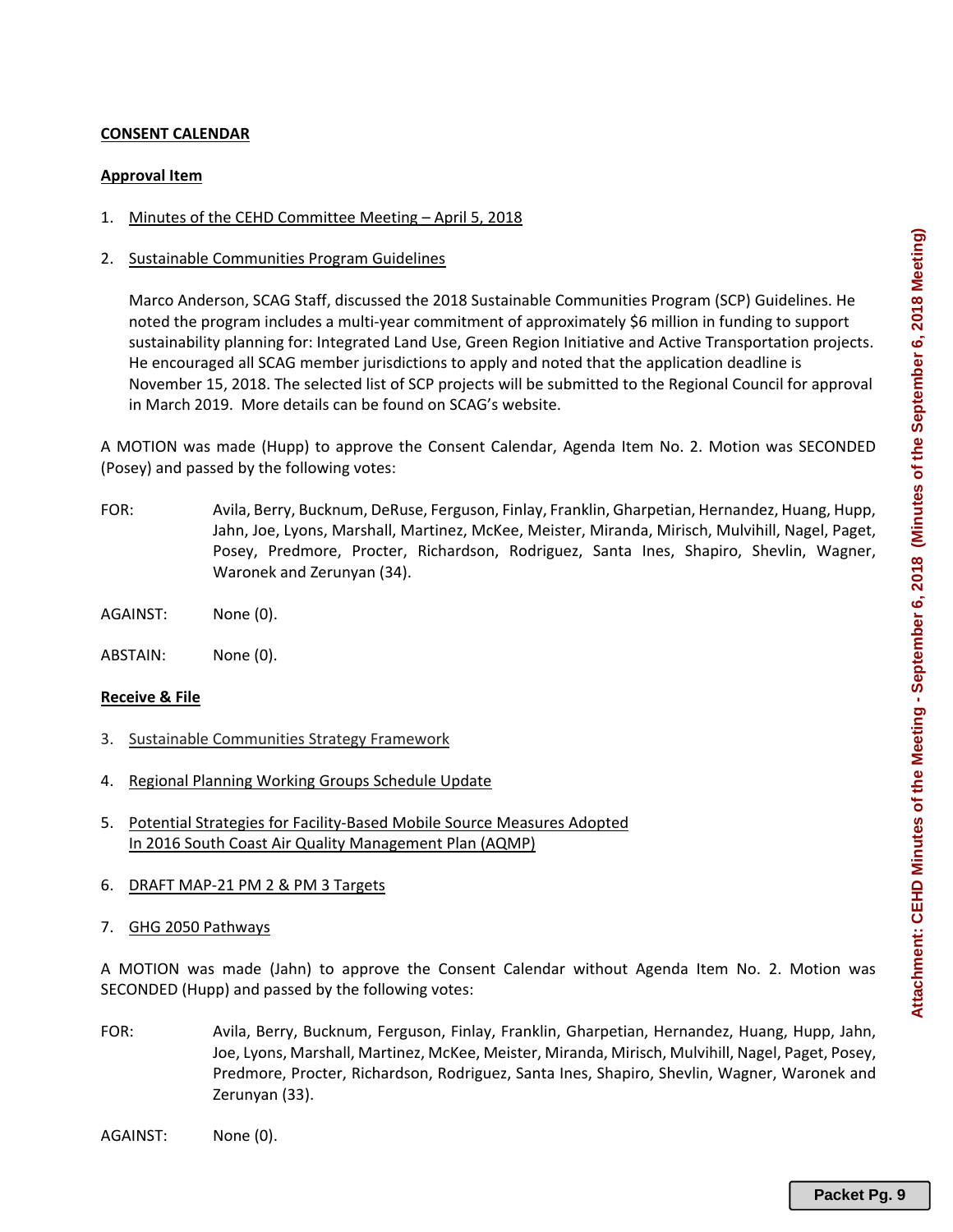#### **INFORMATION ITEMS**

#### 8. Community Impacts of Human Trafficking

Ms. Paula Tobler from CAST LA (Coalition to Abolish Slavery & Trafficking) and Sergeant Jeff Walker from the Los Angeles County Sheriff's Department provided background information on human trafficking and its impacts to communities. Some of the key topics discussed included:

- The common venues/industries for labor and sex trafficking;
- The modern forms of slavery, and how in today's global economy, workers can be enslaved by threats of deportation, debt bondage, coercion, physical restraints, fear or intimidation;
- How diverse communities in California attract forced labor and make it easier to hide and move victims from place to place, making it more difficult for law enforcement to locate potential survivors;
- The common indicators of human trafficking and how difficult it is for human trafficking victims to escape the cycle;
- The need to find ways to arrest the business operators of such forced labor instead of the workers who are the victims; and
- Effective ways to find victims and remove them from the situation, including community outreach and vital training for law enforcement, service providers, government agencies, heath care partners, faith‐based organizations and community groups.

Ms. Tobler and Sergeant Walker also highlighted steps that local officials could take to improve and support programs in their local government agencies, including supporting more funding for such programs such as Measure H funding. With respect to massage parlors, they noted the City of San Mateo's ordinance and Human Trafficking program as an effective model in order to assists victims of Human Trafficking and to prevent future cases and working with advocacy groups, such as CAST LA.

#### 9. Connect SoCal Goals and Guiding Policies

Marco Anderson, SCAG Staff, provided an update of SCAG's draft Goals and Guiding Policies for the 2020 Regional Transportation Plan/Sustainable Communities Strategy (RTP/SCS) to be called "Connect SoCal". He noted that the updated Goals and Guiding Policies were based on the 2016 RTP/SCS adopted Goals and Policies, which reflect changes within the SCAG region as well as new planning requirements. The draft language of the Goals and Guiding Policies reflects input from multiple stakeholder groups.

Staff responded on the comments and questions expressed by the Councilmembers including how well the Connect SoCal Goals and Guiding Policies affect funding and are able to improve communities and affordable housing.

Chair Huang asked the Committee to withhold any additional questions and comments for a future meeting whereby an in depth discussion on details and policies can be held.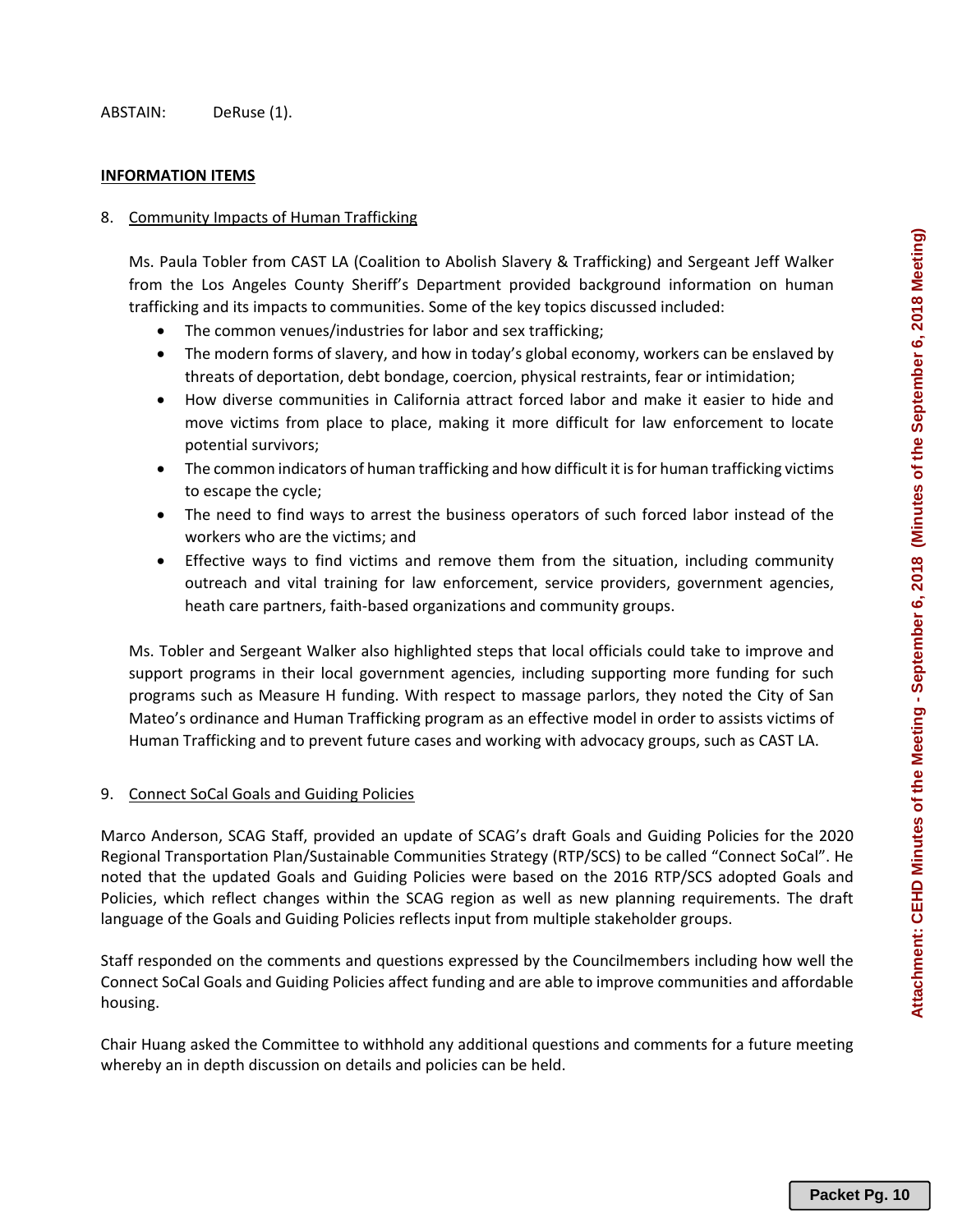Kimberly Clark, SCAG Staff, provided an update of the Bottom‐Up local Input and Envisioning Process. She explained how SCAG engaged with local jurisdictions, subregions and other stakeholders to inform the development of the upcoming 2020 RTP/SCS. Ms. Clark provided a PowerPoint presentation which further explained the 2020 RTP/SCS and RHNA Development Process whereby jurisdictions could provide additional input on this information by October 1, 2018.

Staff responded on the comments and questions expressed by the Councilmembers including questions regarding policy changes in RHNA. Staff responded that there will be an increase in the RHNA numbers based on recently passed legislation, vacancy rates, and other growth factors. Staff will provide more RHNA updates at the next CEHD meeting including the makeup and policy discussions concerning the new RHNA Subcommittee.

## 11. Update on SCAG's Tax Increment Financing Pilot Program and Case Study in City of La Verne

Chair Huang introduced Larry Kosmont from Kosmont Companies. Mr. Kosmont discussed the highlights of the Enhanced Infrastructure Financing Districts (EIFDs) and the Community Revitalization and Investment Authorities (CRIAs), which are two local tax increment financial tools that can help fund certain types of infrastructure improvements, including mixed use developments, affordable housing and transit priority projects.

Mr. Kosmont explained the successful process and benefits for creating tax increment districts, including the tax increment district created in the City of Laverne in support of their upcoming Foothill Gold Line Metro Transit Station. He concluded his presentation with describing the benefits of investments in "Opportunity Zones" that have been approved in many of the communities in SCAG's region.

## **FUTURE AGENDA ITEM**

Chair Huang briefly discussed SCAG President Wapner's vision for the upcoming year. She noted that the new format for CEHD meetings will encourage more robust conversations and engagements in order to capture those topics required for active policy making decisions.

## **ANNOUNCEMENTS**

Chair Huang announced the newest and continued memberships of CEHD Committee. Chair Huang asked the Committee to contact SCAG staff if interested in working on the upcoming RHNA Subcommittee.

## **ADJOURNMENT**

There being no further business, Chair Huang adjourned the CEHD Committee meeting at 12: 00 p.m.

[MINUTES ARE UNOFFICIAL UNTIL APPROVED BY THE CEHD COMMITTEE]